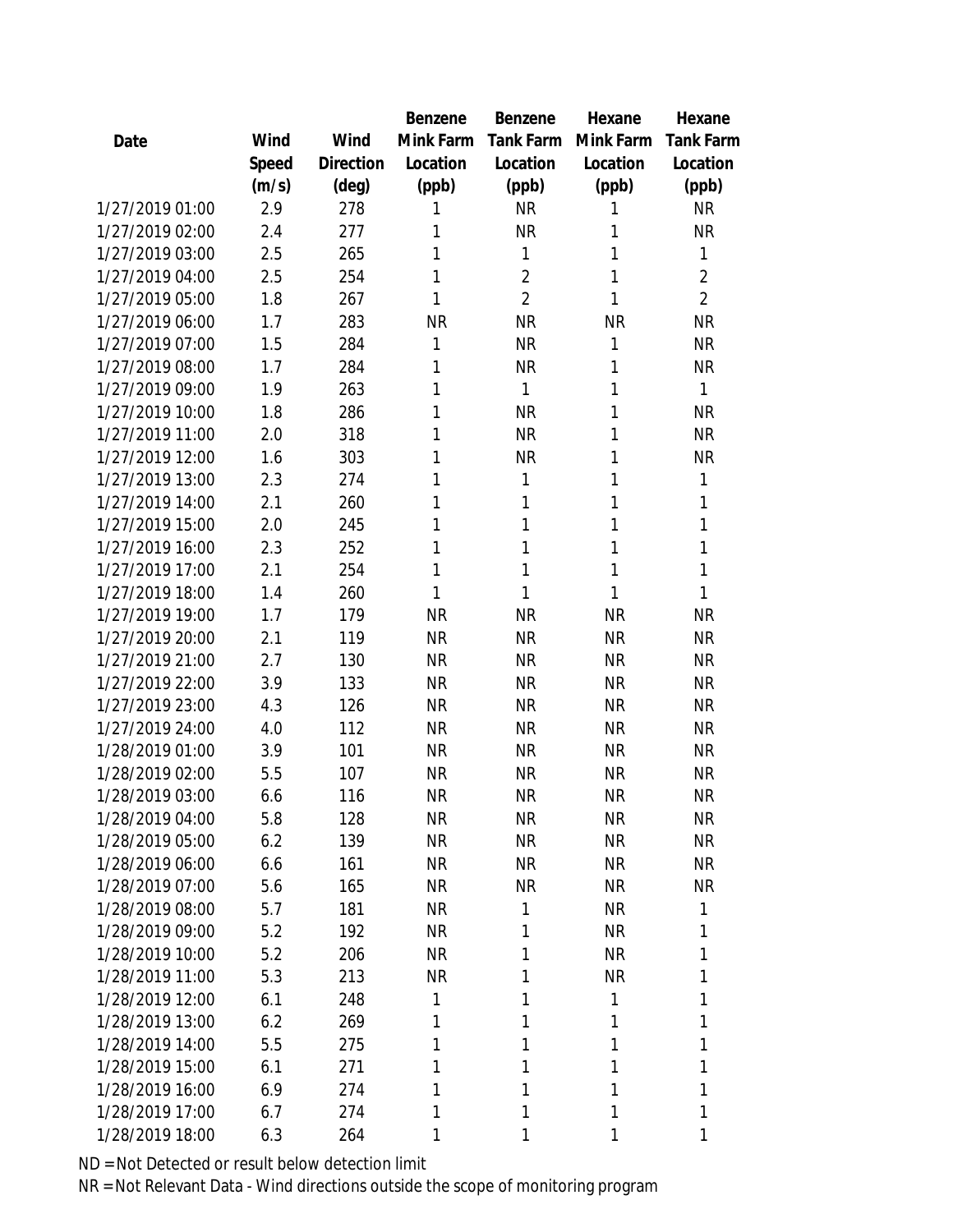|                 |       |           | Benzene   | Benzene   | Hexane    | Hexane         |
|-----------------|-------|-----------|-----------|-----------|-----------|----------------|
| Date            | Wind  | Wind      | Mink Farm | Tank Farm | Mink Farm | Tank Farm      |
|                 | Speed | Direction | Location  | Location  | Location  | Location       |
|                 | (m/s) | (deg)     | (ppb)     | (ppb)     | (ppb)     | (ppb)          |
| 1/28/2019 19:00 | 5.6   | 270       | 1         | 1         | 1         | 1              |
| 1/28/2019 20:00 | 5.9   | 297       | 1         | <b>NR</b> | 1         | <b>NR</b>      |
| 1/28/2019 21:00 | 8.1   | 312       | 1         | <b>NR</b> | 1         | <b>NR</b>      |
| 1/28/2019 22:00 | 7.1   | 312       | 1         | <b>NR</b> | 1         | <b>NR</b>      |
| 1/28/2019 23:00 | 6.5   | 313       | 1         | <b>NR</b> | 1         | <b>NR</b>      |
| 1/28/2019 24:00 | 5.2   | 307       | 1         | <b>NR</b> | 1         | <b>NR</b>      |
| 1/29/2019 01:00 | 4.6   | 294       | 1         | <b>NR</b> | 1         | <b>NR</b>      |
| 1/29/2019 02:00 | 5.5   | 296       | 1         | <b>NR</b> | 1         | <b>NR</b>      |
| 1/29/2019 03:00 | 4.6   | 285       | 1         | <b>NR</b> | 1         | <b>NR</b>      |
| 1/29/2019 04:00 | 4.2   | 269       | 1         | 1         | 1         | 1              |
| 1/29/2019 05:00 | 6.3   | 251       | 1         | 1         | 1         | 1              |
| 1/29/2019 06:00 | 6.5   | 254       | 1         | 1         | 1         | 1              |
| 1/29/2019 07:00 | 5.8   | 254       | 1         | 1         | 1         | 1              |
| 1/29/2019 08:00 | 5.4   | 250       | 1         | 1         | 1         | 1              |
| 1/29/2019 09:00 | 5.0   | 251       | 1         | 1         | 1         | 1              |
| 1/29/2019 10:00 | 5.2   | 252       | 1         | 1         | 1         | $\overline{2}$ |
| 1/29/2019 11:00 | 6.1   | 253       | 1         | 1         | 1         | 1              |
| 1/29/2019 12:00 | 6.4   | 260       | 1         | 1         | 1         | 1              |
| 1/29/2019 13:00 | 5.9   | 269       | 1         | 1         | 1         | 1              |
| 1/29/2019 14:00 | 7.0   | 269       | 1         | 1         | 1         | 1              |
| 1/29/2019 15:00 | 7.0   | 271       | 1         | 1         | 1         | 1              |
| 1/29/2019 16:00 | 7.1   | 272       | 1         | 1         | 1         | $\overline{2}$ |
| 1/29/2019 17:00 | 7.2   | 273       | 1         | 1         | 1         | $\overline{2}$ |
| 1/29/2019 18:00 | 7.0   | 274       | 1         | 1         | 1         | 1              |
| 1/29/2019 19:00 | 6.8   | 271       | 1         | 1         | 1         | 1              |
| 1/29/2019 20:00 | 6.2   | 267       | 1         | 1         | 1         | 1              |
| 1/29/2019 21:00 | 6.0   | 269       | 1         | 1         | 1         | 1              |
| 1/29/2019 22:00 | 6.2   | 272       | 1         | 1         | 1         | 1              |
| 1/29/2019 23:00 | 5.8   | 274       | 1         | 1         | 1         | 1              |
| 1/29/2019 24:00 | 5.3   | 274       | 1         | 1         | 1         | 1              |
| 1/30/2019 01:00 | 6.5   | 282       | 1         | <b>NR</b> | 1         | <b>NR</b>      |
| 1/30/2019 02:00 | 6.1   | 282       | 1         | <b>NR</b> | 1         | <b>NR</b>      |
| 1/30/2019 03:00 | 6.5   | 297       | 1         | <b>NR</b> | 1         | <b>NR</b>      |
| 1/30/2019 04:00 | 6.5   | 291       | 1         | <b>NR</b> | 1         | <b>NR</b>      |
| 1/30/2019 05:00 | 6.8   | 289       | 1         | <b>NR</b> | 1         | <b>NR</b>      |
| 1/30/2019 06:00 | 6.6   | 286       | 1         | <b>NR</b> | 1         | <b>NR</b>      |
| 1/30/2019 07:00 | 6.7   | 285       | 1         | <b>NR</b> | 1         | <b>NR</b>      |
| 1/30/2019 08:00 | 5.6   | 274       | 1         | 1         | 1         | 1              |
| 1/30/2019 09:00 | 6.0   | 268       | 1         | 1         | 1         | 1              |
| 1/30/2019 10:00 | 6.2   | 268       | 1         | 1         | 1         | 1              |
| 1/30/2019 11:00 | 6.4   | 266       | 1         | 1         | 1         | 1              |
| 1/30/2019 12:00 | 6.6   | 267       | 1         | 1         | 1         | 1              |
|                 |       |           |           |           |           |                |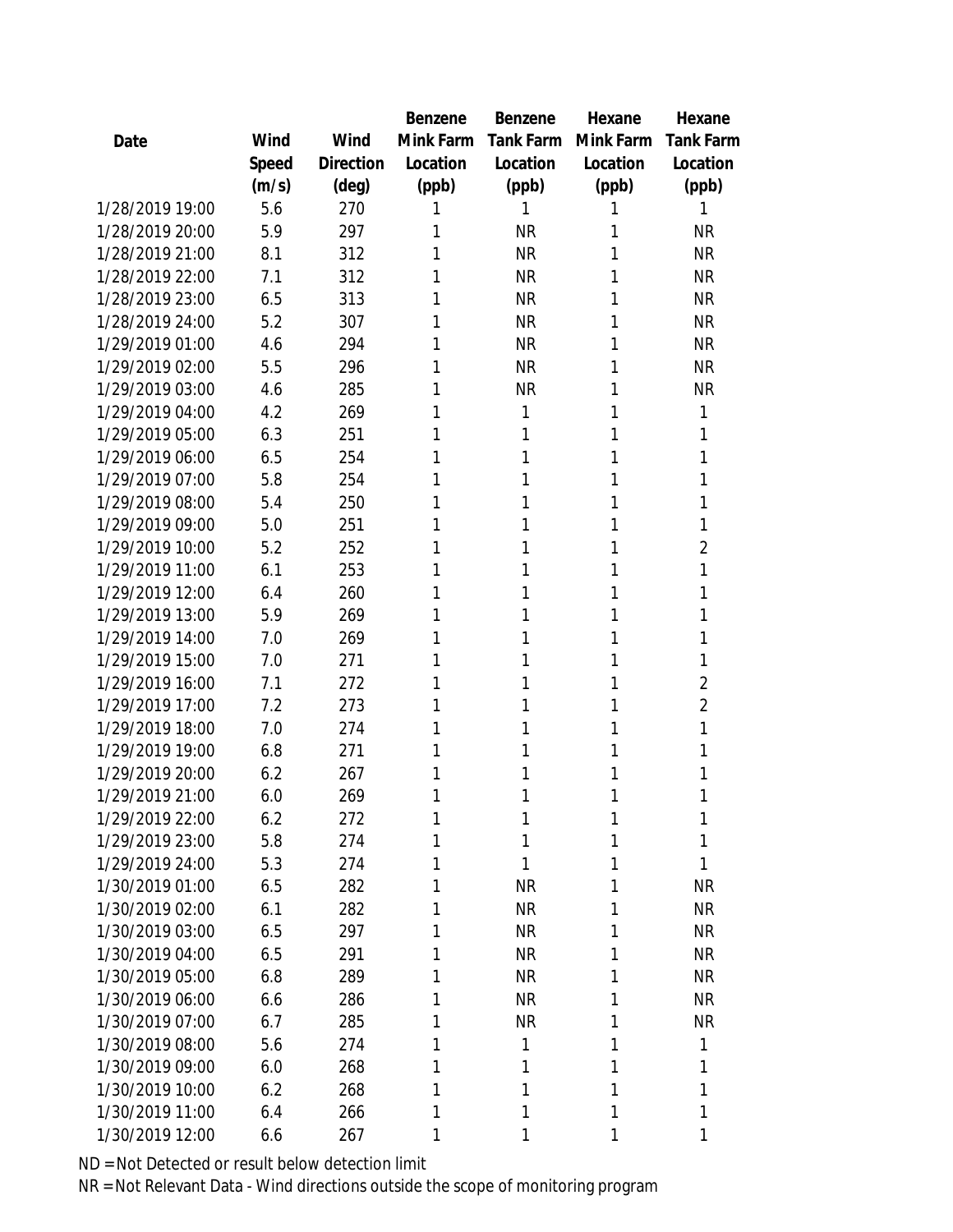|                 |       |                | Benzene   | Benzene        | Hexane         | Hexane         |
|-----------------|-------|----------------|-----------|----------------|----------------|----------------|
| Date            | Wind  | Wind           | Mink Farm | Tank Farm      | Mink Farm      | Tank Farm      |
|                 | Speed | Direction      | Location  | Location       | Location       | Location       |
|                 | (m/s) | $(\text{deg})$ | (ppb)     | (ppb)          | (ppb)          | (ppb)          |
| 1/30/2019 13:00 | 6.5   | 264            | 1         |                | 1              | 1              |
| 1/30/2019 14:00 | 6.5   | 248            | 1         | 1              | 1              | 2              |
| 1/30/2019 15:00 | 6.6   | 250            | 1         | 1              | 1              | 1              |
| 1/30/2019 16:00 | 6.3   | 258            | 1         | 1              | 1              | $\overline{2}$ |
| 1/30/2019 17:00 | 6.0   | 247            | 1         | 1              | 1              | 1              |
| 1/30/2019 18:00 | 5.6   | 251            | 1         | 1              | 1              | 1              |
| 1/30/2019 19:00 | 5.0   | 253            | 1         | 1              | 1              | $\overline{2}$ |
| 1/30/2019 20:00 | 4.5   | 254            | 1         | 1              | 1              | $\overline{2}$ |
| 1/30/2019 21:00 | 4.5   | 255            | 1         | $\overline{2}$ | 1              | $\overline{2}$ |
| 1/30/2019 22:00 | 4.0   | 256            | 1         | $\overline{2}$ | 1              | $\overline{2}$ |
| 1/30/2019 23:00 | 3.5   | 255            | 1         | 1              | 1              | $\overline{2}$ |
| 1/30/2019 24:00 | 3.6   | 255            | 1         | 1              | 1              | $\overline{2}$ |
| 1/31/2019 01:00 | 3.5   | 253            | 1         | 1              | 1              | 1              |
| 1/31/2019 02:00 | 3.4   | 256            | 1         | 1              | 1              | 1              |
| 1/31/2019 03:00 | 3.0   | 254            | 1         | $\overline{2}$ | 1              | $\overline{2}$ |
| 1/31/2019 04:00 | 3.4   | 253            | 1         | 1              | 1              | 1              |
| 1/31/2019 05:00 | 3.4   | 253            | 1         | 1              | 1              | 1              |
| 1/31/2019 06:00 | 2.9   | 255            | 1         | 1              | 1              | 2              |
| 1/31/2019 07:00 | 3.1   | 252            | 1         | 1              | 1              | 1              |
| 1/31/2019 08:00 | 2.9   | 245            | 1         | 1              | 1              | 1              |
| 1/31/2019 09:00 | 3.0   | 223            | <b>NR</b> | 1              | <b>NR</b>      | 1              |
| 1/31/2019 10:00 | 4.0   | 253            | 1         | 1              | 1              | 1              |
| 1/31/2019 11:00 | 3.2   | 259            | 1         | 1              | 1              | 1              |
| 1/31/2019 12:00 | 3.1   | 263            | 1         | $\overline{2}$ | 1              | 1              |
| 1/31/2019 13:00 | 3.9   | 255            | 1         | 1              | 1              | 1              |
| 1/31/2019 14:00 | 3.8   | 261            | 1         | 1              | $\overline{2}$ | 1              |
| 1/31/2019 15:00 | 2.4   | 273            | 1         | 1              | $\overline{2}$ | 1              |
| 1/31/2019 16:00 | 2.0   | 264            | 1         | $\mathbf{1}$   | $\overline{2}$ | $\mathbf{1}$   |
| 1/31/2019 17:00 | 1.0   | 172            | <b>NR</b> | <b>NR</b>      | <b>NR</b>      | <b>NR</b>      |
| 1/31/2019 18:00 | 1.4   | 127            | <b>NR</b> | <b>NR</b>      | <b>NR</b>      | <b>NR</b>      |
| 1/31/2019 19:00 | 2.2   | 134            | <b>NR</b> | <b>NR</b>      | <b>NR</b>      | <b>NR</b>      |
| 1/31/2019 20:00 | 2.1   | 122            | <b>NR</b> | <b>NR</b>      | <b>NR</b>      | <b>NR</b>      |
| 1/31/2019 21:00 | 2.4   | 138            | <b>NR</b> | <b>NR</b>      | <b>NR</b>      | <b>NR</b>      |
| 1/31/2019 22:00 | 1.7   | 125            | <b>NR</b> | <b>NR</b>      | <b>NR</b>      | <b>NR</b>      |
| 1/31/2019 23:00 | 1.5   | 95             | <b>NR</b> | <b>NR</b>      | <b>NR</b>      | <b>NR</b>      |
| 1/31/2019 24:00 | 1.3   | 64             | <b>NR</b> | <b>NR</b>      | <b>NR</b>      | <b>NR</b>      |
| 2/1/2019 01:00  | 1.7   | 71             | <b>NR</b> | <b>NR</b>      | <b>NR</b>      | <b>NR</b>      |
| 2/1/2019 02:00  | 1.9   | 72             | <b>NR</b> | <b>NR</b>      | <b>NR</b>      | <b>NR</b>      |
| 2/1/2019 03:00  | 1.9   | 75             | <b>NR</b> | <b>NR</b>      | <b>NR</b>      | <b>NR</b>      |
| 2/1/2019 04:00  | 1.8   | 74             | <b>NR</b> | <b>NR</b>      | <b>NR</b>      | <b>NR</b>      |
| 2/1/2019 05:00  | 1.9   | 73             | <b>NR</b> | <b>NR</b>      | <b>NR</b>      | <b>NR</b>      |
| 2/1/2019 06:00  | 2.1   | 72             | <b>NR</b> | <b>NR</b>      | <b>NR</b>      | <b>NR</b>      |
|                 |       |                |           |                |                |                |